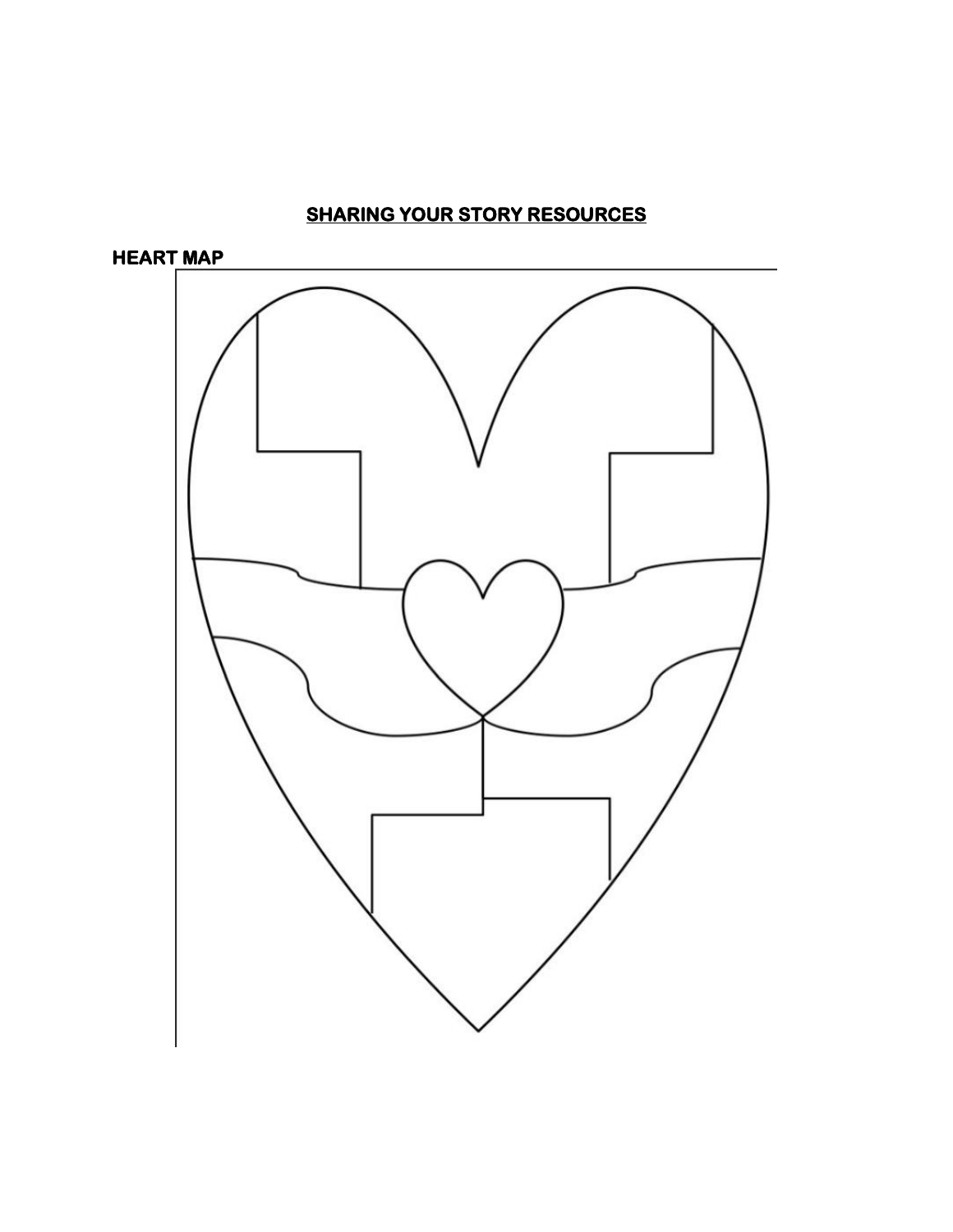## **STORYTELLING WORKSHEET**

- What is the point you want people to take away upon hearing this story?
- What audience would you want to tell this story to?
- Who are the main people involved? Is it a single person or a group of people?
- Where is your story located? What is the setting? (Include examples for each question if possible)
- What barrier(s)/conflict(s) does he or she comes across?
- How does your protagonist pursue his or her goal? (What does the protagonist do to try to overcome these barriers? What activities keep the story's momentum going?)
- What is the moment of truth in your story?
- What is the meaning or lesson of the story? What do you want your listener(s) to take away?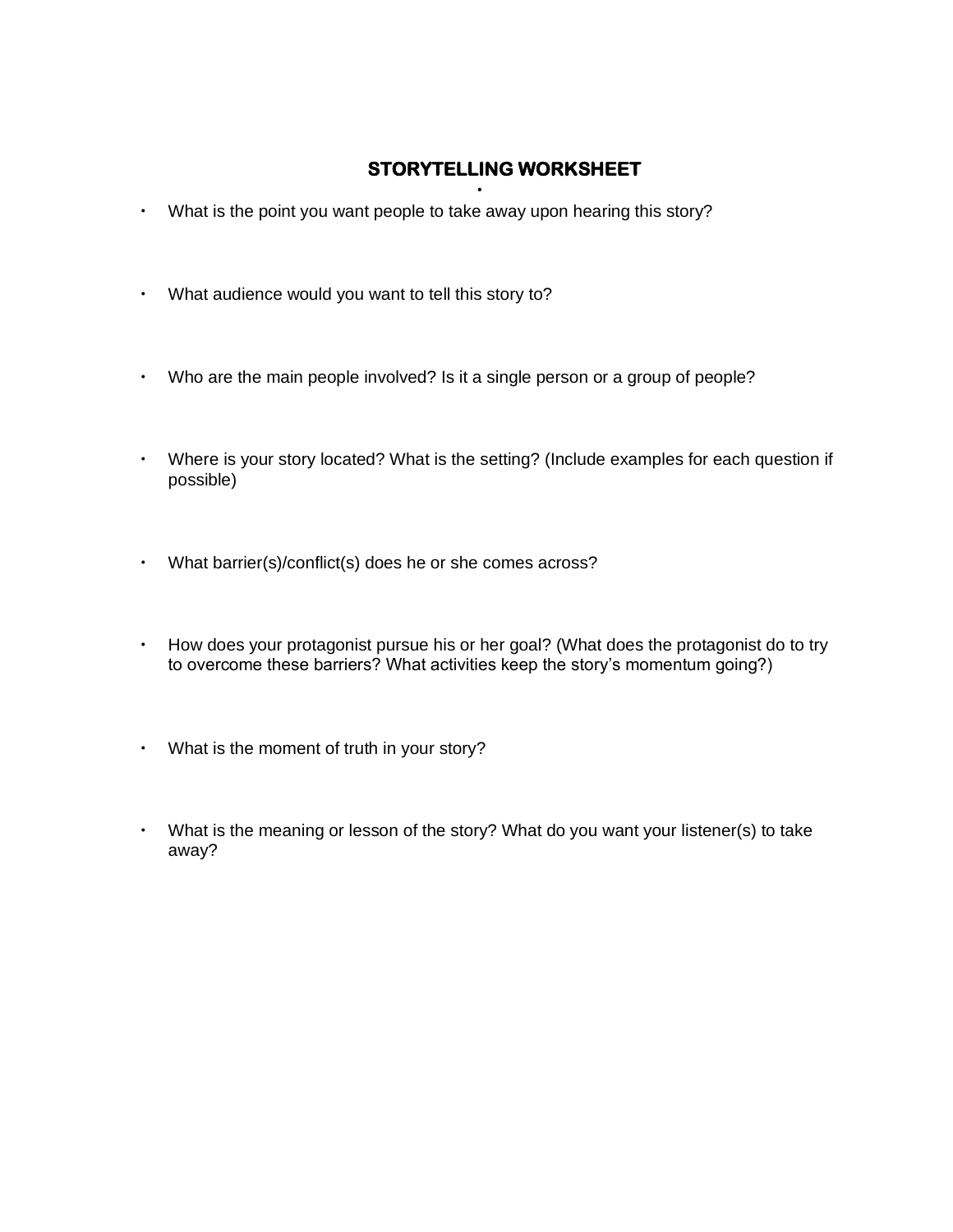## **GRAPHIC ORGANIZER**

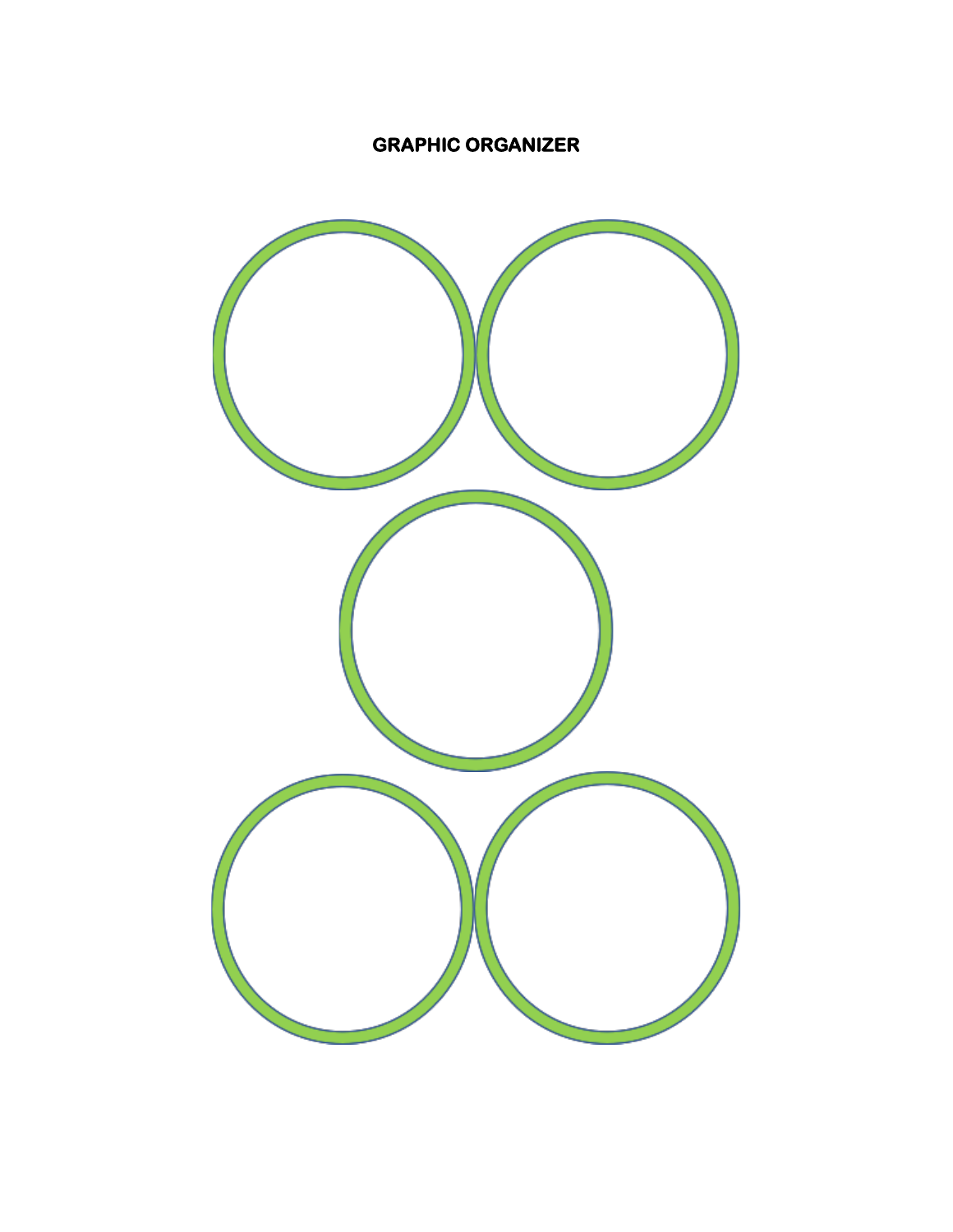### **PERSONAL NARRATIVE - Graphic Organizer**

### Consider:

Topic Time Place **Beginning** Middle End **Sensory Details Emotions and Feelings** 

### This story is about

First, the contract of the contract of the contract of the contract of the contract of the contract of the contract of the contract of the contract of the contract of the contract of the contract of the contract of the con

Next, the contract of the contract of the contract of the contract of the contract of the contract of the contract of the contract of the contract of the contract of the contract of the contract of the contract of the cont

Then, the contract of the contract of the contract of the contract of the contract of the contract of the contract of the contract of the contract of the contract of the contract of the contract of the contract of the cont

Finally, the contract of the contract of the contract of the contract of the contract of the contract of the contract of the contract of the contract of the contract of the contract of the contract of the contract of the c